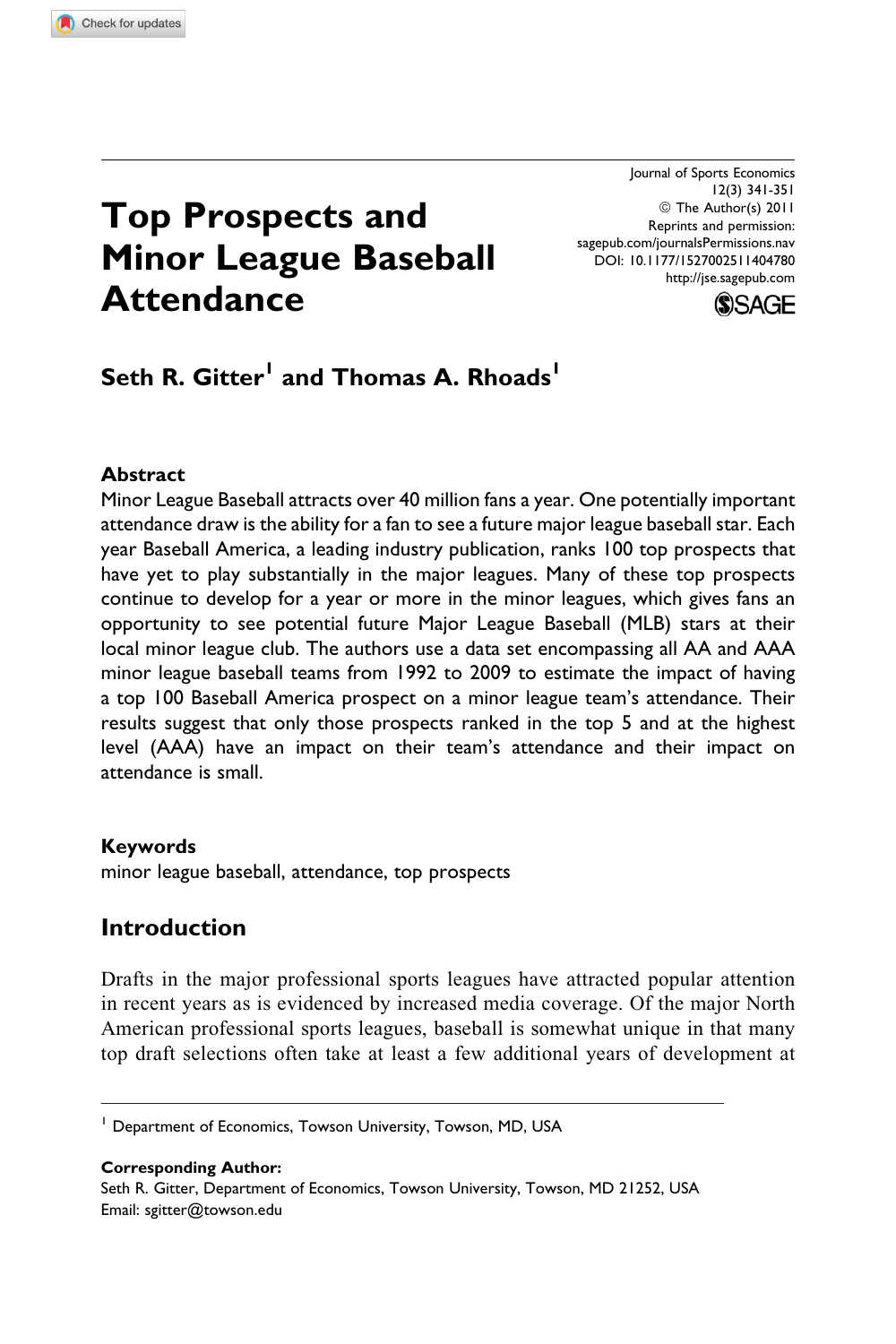the minor league level before they make the major league squad. During this time of developing in the minor leagues, baseball fans have a chance to watch these future stars. This article explores whether having a higher chance of seeing a future Major League Baseball (MLB) star increases attendance at minor league baseball games.

The first overall draft pick in the 2009 first year player draft was Stephen Strasburg who was listed as the second best prospect in 2010 by *Baseball* America. Before the start of each baseball season, Baseball America, a leading baseball publication, ranks the top 100 prospects (or minor league players) identified as having the greatest potential to be future MLB stars. Strasburg received a great deal of media attention in his early professional career, with one outlet asking if he was the best prospect ever (DiFino & Clark, 2010). In his first three games pitching for the AAA Syracuse Chiefs, attendance was about three times greater than games when he did not pitch and two of these games became the top 2 attendance days for his team. While the case of Stephen Strasburg is uncommon, many minor league baseball teams market all of their players as potential future MLB players. For example, the Baltimore Orioles Advanced A affiliate, the Frederick Keys, offers baseball camps where youngsters can ''learn from the future stars of the Baltimore Orioles.'' These observations suggest a more general speculation: if the impact of prospects on minor league baseball attendance is based on the likelihood of their becoming a future MLB star, should we expect top-ranked players to have a greater impact on attendance than those ranked lower? We test this hypothesis in this article.

Top rated prospects since 1992 have included Alex Rodriguez, Andruw Jones, Josh Beckett, Mark Teixeira, and Joe Mauer who have since become very successful MLB players. A cursory look at the top 100 prospects show that a better ranking is often an indicator of a player's future MLB success, but it is worth noting that a few quality players such as Chris Carpenter and Livan Hernandez have been the 100th ranked prospect. While not every fan reads Baseball America, local media covering minor league teams likely promote these rankings. We use the Baseball America rankings as a way to identify players that could potentially influence fans' perception about seeing a current minor league baseball star that is also a possible future major league star and use these rankings to test if star prospects increase attendance at minor league baseball games.

We use a data set of every minor league team at the AA and AAA level from 1992 to 2009 and the corresponding rankings of prospects from Baseball America and find some evidence that top 5 prospects can increase attendance by a couple percentage points but only at the AAA level. Beyond the top 5, there appears to be no significant impact on attendance from top prospects. The potential increased revenue from these fans at the minor league level does not appear to offset the bonuses that some of these prospects are receiving but can bring down the net training costs of these players (Krautmann, Gustafson, & Hadley, 2000).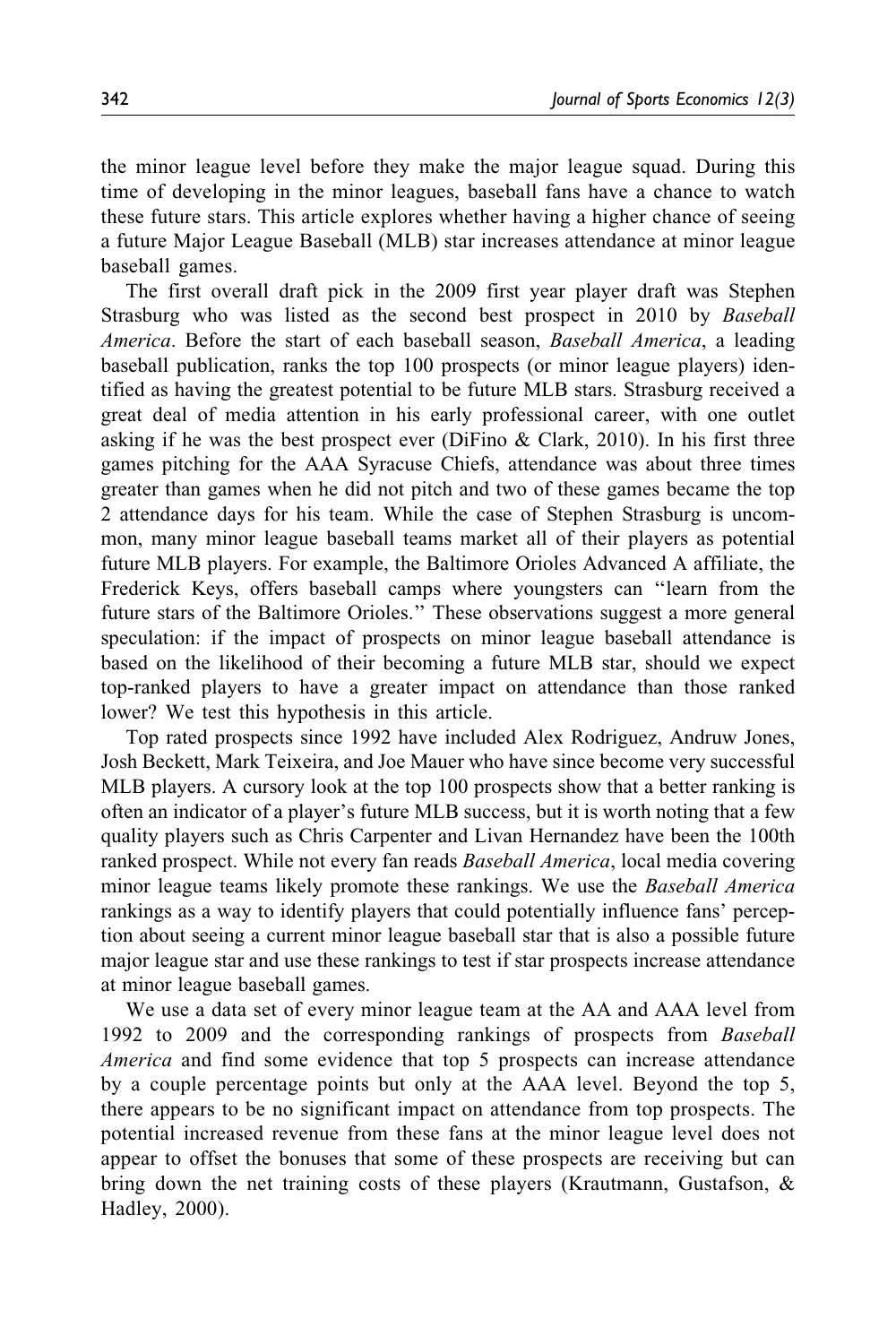## Literature Review

The best prospects can help generate wins at the major league level, which can lead to even more fans when those prospects turn into star players (see Berri, Schmidt, & Brook 2004 for an example from the National Basketball Association [NBA]). But even before these prospects reach the major leagues, they could help generate revenue at the minor league level if fans want to see potential future major league stars at the start of their professional career. Gitter and Rhoads (2010a, 2010b) have found that factors such as winning and new stadium construction can increase minor league attendance, but the research regarding minor league prospects has mostly focused on the relationship of the minor league team to its major league parent through the draft and ignores the effect on minor league attendance. Our article aims to fill this gap by estimating the more immediate impact prospects can have on minor league attendance.

Minor league prospect research has so far evaluated how efficient markets are in estimating the value of drafted players by measuring the benefits generated by these drafted players at the major league level to determine whether the draft selection was a good one. Spurr (2000) finds that markets eventually eliminated inefficiency in undervaluing college experience, and Winfree and Molitor (2007) suggest that success in major league baseball is closely linked to draft round for high school draftees. Note that the value of players at the major league level comes from the additional gate attendance generated by wins that flow from a player's play at the major league level and not at the minor league level.

While top prospects in baseball are only potential future MLB stars, they can reasonably be considered stars in their current minor league. Berri et al. (2004) have already found that established top players in the NBA increase gate attendance. But a possible legacy effect from the more established stars on gate attendance in a major league could be present and would distort the measured effect of star power on gate attendance. Because top minor league baseball players generally move through a team rather quickly, a legacy effect would not be expected to show up when examining top prospects in minor league baseball. Without this legacy effect, our study thus provides another test in estimating the effect of star power on gate attendance.

Promotions and marketing at the minor league level seems to be a primary means for attracting fans to the stadium (Cebula, 2009; Cebula, Toma, & Carmichael, 2009; Gifis & Sommers, 2006) although rules regarding beer sales do not seem to influence attendance (Chupp Stephenson, & Taylor, 2007). But it is unlikely that marketing departments for minor league teams stop at just offering promotions to bring the fans to the stadium. Noll (2002) suggests that the minor leagues may be increasingly tied to the major league through a promotion mechanism in order to increase total revenue. This suggests that minor league teams may be more likely to market their best prospects as a way to tie their team to the major league team. Rhoads (2010) notes that the PGA TOUR and Nationwide Tour (the minor league for the PGA TOUR)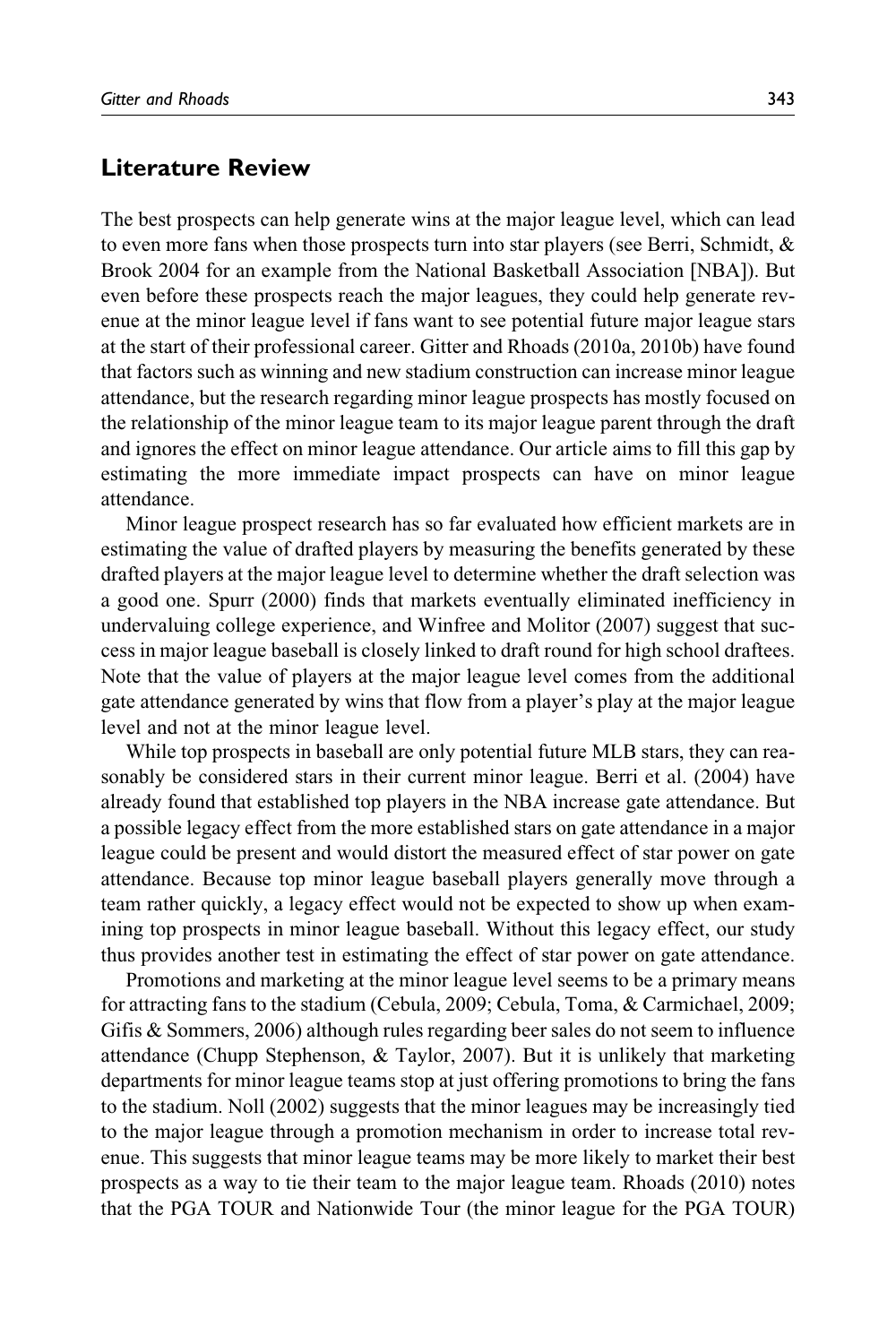have established policies in recent years consistent with this view. It is certainly possible, then, for minor league baseball and major league baseball to become increasingly tied together through marketing. This can occur through promoting the best prospects in the organization that would be expected to make an impact for the major league organization.

## Econometric Model

The regression model on attendance is shown below in Equation 1. The dependent variable of interest is total home attendance. To estimate the effect of a top prospect, we group the prospects into five categories (Top 5, Top 6–10, Top 11–25, Top 26–50, and Top 51–100) based on their Baseball America ranking (the rankings are described in more detail in the next section). We then total the number of games played by prospects ranked in those categories to test for an effect of having a top prospect and the influence of the prospects rank. If attendance is tied to quality of play or the presence of future MLB players, these variables should be positive, with larger coefficients for better ranked prospects.

We also include other variables that have been found to affect minor league attendance in previous works (Gitter & Rhoads, 2010a, 2010b). The first variable of interest controls for honeymoon effects from new stadiums ( $Age_{kit}$ ). This variable is an indicator variable and equals 1 if the stadium is " $k$ " years old for team "j" in year " $t$ ." Gitter and Rhoads (2010b) found that the impact was largest in the stadium's first year ( $k = 0$ ) and by Year 10 ( $k = 10$ ) the effects on attendance were minimal.

The next variable is the team's winning percentage ( $Win\%$ ). Gitter and Rhoads (2010a) found that winning teams had slightly higher attendance. One concern with this variable is that having more top prospects could influence winning percentage, which would bias the estimates of the prospect and winning percentage measures. However, a regression using winning percentage as the dependent variable does not show a statistically significant effect of the top prospect variables used in the analysis on winning.<sup>1</sup> This is likely because baseball players have smaller individual impacts on winning than other sports like basketball or hockey. Additionally, MLB teams do not place prospects to maximize winning for minor league teams, so top prospects may play in leagues where other players are more experienced.

Several other variables are included. Two indicator variables for the years 1994 and 1995 (Year94 and Year95) to control for the impact of MLB's strike on minor league attendance. A trend term (*Trend*) that equals 0 in the first year of the sample and adds one for each subsequent year controls for rising minor league attendance over the period. Gitter and Rhoads (2010a) found that the team's MLB affiliate's winning percentage positively affect attendance so it is also included.

We use team fixed effects to control for local taste for baseball as well as controlling for time invariant population and income. Winfree and Fort (2008) and Gitter and Rhoads (2010a) use the same strategy in their estimation of attendance in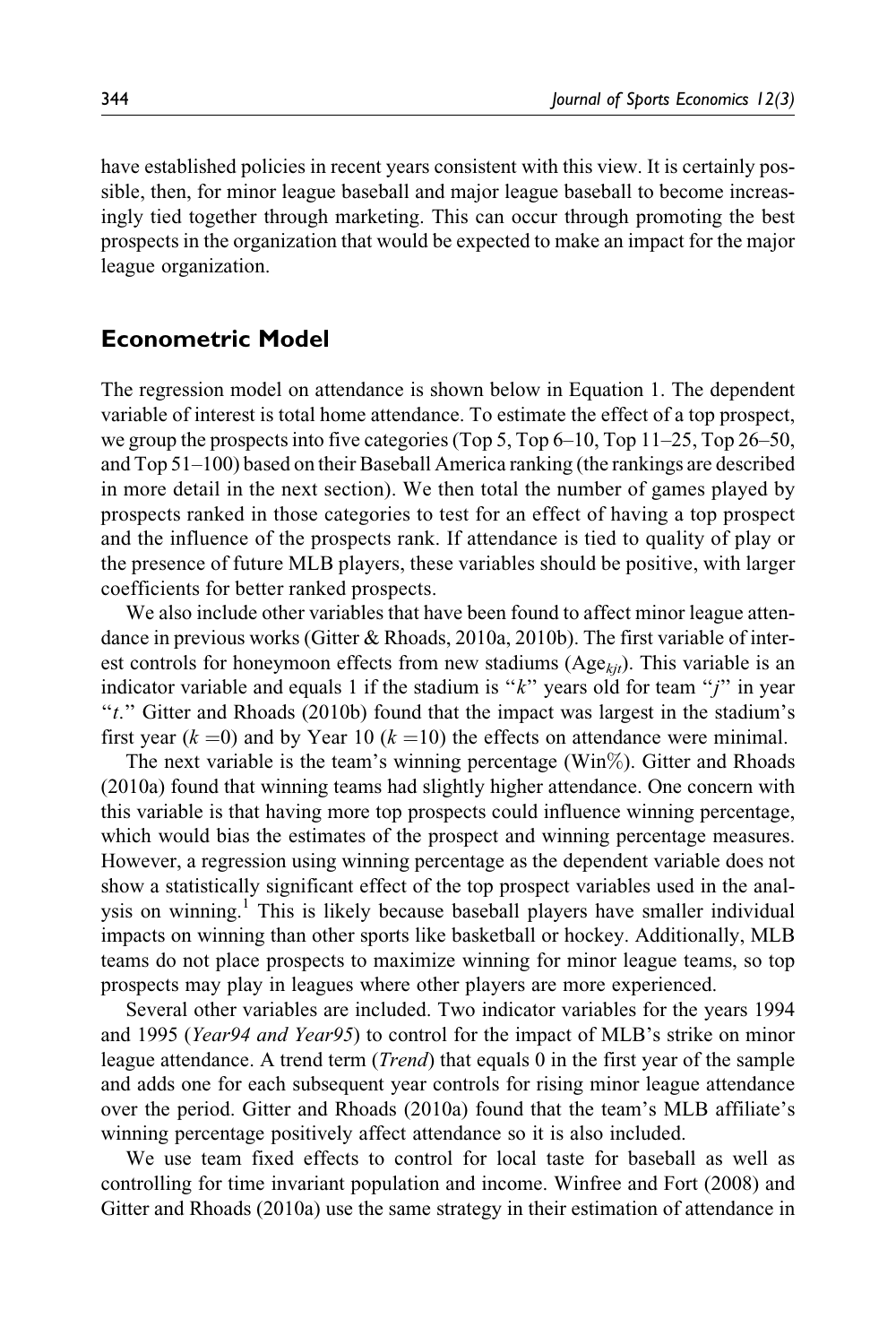minor league hockey and baseball. Team fixed effects are represented by the variable (Team<sub>i</sub>), where Team<sub>i</sub> = 1 for team "j" and 0 for all others. Given that our 18-year sample is a much shorter period than most MLB estimations, time variation in population and income is likely to be less important.

Total Attendace<sub>jt</sub> = 
$$
\beta_0 + \beta_1 \text{Top5} + \beta_2 \text{Top10} + \beta_3 \text{Top11} - 25 + \beta_4 \text{Top26} - 50
$$
  
+  $\beta_5 \text{Top51} - 100$   

$$
\sum_{k=0}^{10} \beta_{6+k} Age_{kjt} + \beta_{17} Win \%_{jt}
$$

$$
+ \beta_{18} Year 94_t + \beta_{19} Year 95_t + \beta_{20} Trend_t + \beta_{21} Affiliate\_Win\% + \sum_{j=1}^{n} \alpha_j Team_j + \varepsilon_{jt}.
$$

$$
(1)
$$

We utilize Equation 1 for four different estimation specifications. The first specification pools the AA and AAA data. The second specification adds in a quadratic term for the number of games played by Top 5 prospects to test for nonlinearities. One issue that the quadratic term may capture is that quality players who are more likely to reach and succeed in the major leagues will likely be promoted before they play a full season in one level. Therefore, fewer games played may also be an indicator of prospect quality. We estimate the first specification separately for AA and AAA providing our third and fourth specification, respectively. Finally, we performed a Woolridge (2002) test for autocorrelation and rejected the null hypothesis that the errors are not correlated (*F* statistic  $= 13.9, p = .0004$ ) for the pooled model. Autocorrelation is common in sports attendance data (Lee & Smith, 2008). Therefore, each model was assumed to have an AR(1) error process.

## Data Description

Sport Reference LLC (2009) provided attendance data for minor league baseball teams' attendance and information on MLB performance. In order to identify star players, we utilize Baseball America's top 100 prospects list (Baseball America Prospect Handbook,1992–2009). Baseball America is a leading baseball publication and since 1990 has created a list that ranks the 100 best potential future MLB players that is released a month or so before the start of the baseball season. These players must have not exceeded 130 at-bats, 50 innings, or 30 pitching appearances in the major leagues. Sports Reference (2009) also provided a separate database on the top 100 prospects including their rank  $(1-100)$ , their fielding position and statistics of games played in both the minor and the MLB leagues in the season they appeared.

Our main independent variable of interest is prospect games, which measures the number of games that featured top prospects. Since higher rank prospects have a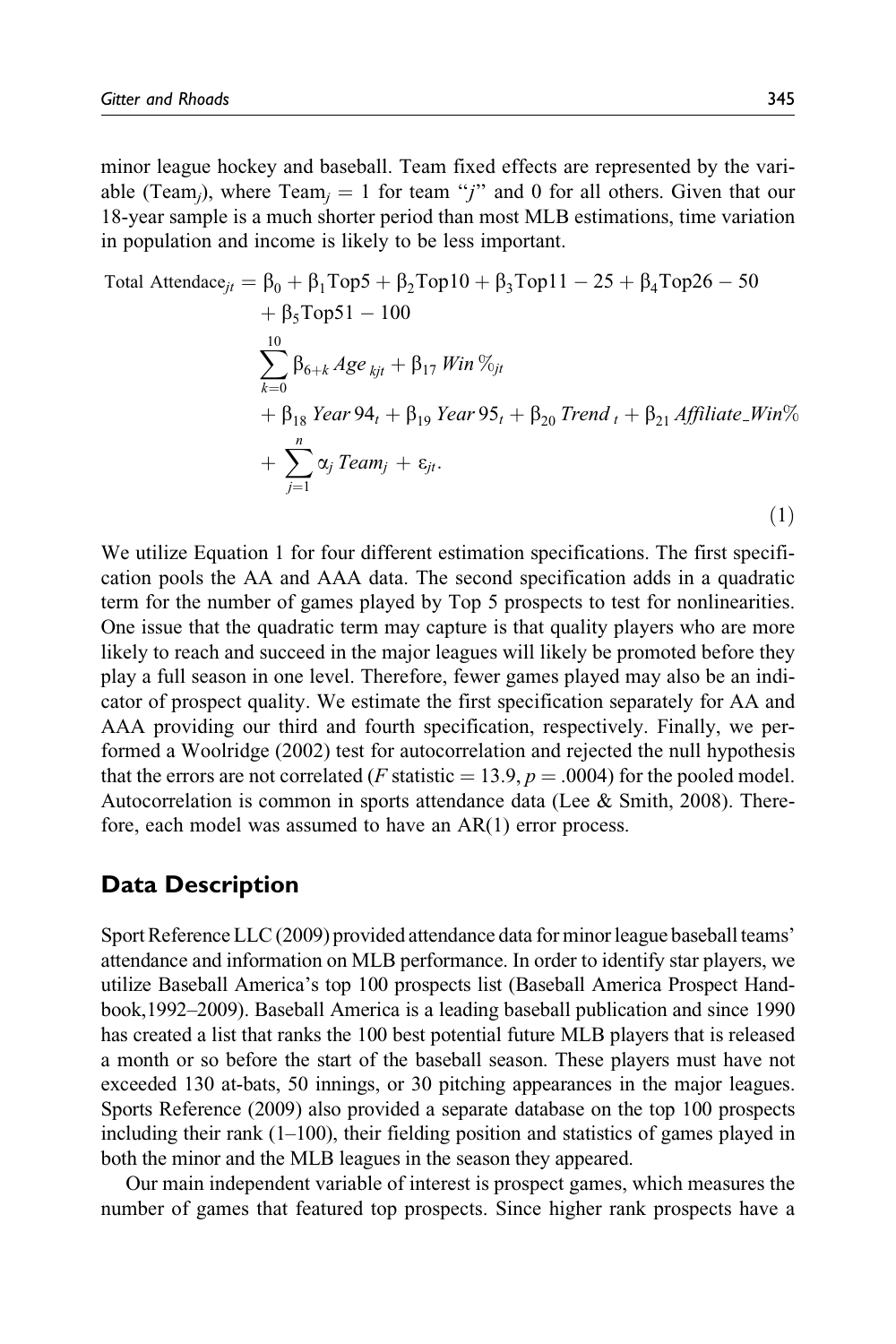| Level | Top 5 | $Top 6-10$ | $Top II-25$ | Top 26-50 | $Top 51-100$ |
|-------|-------|------------|-------------|-----------|--------------|
| A     | 0.2%  | 0.2%       | 0.9%        | 2.4%      | 5.6%         |
| AA    | l.9%  | 1.9%       | 8.9%        | 11.6%     | 16.0%        |
| AAA   | 2.1%  | 2.7%       | 6.4%        | 14.4%     | 17.4%        |

Table 1. Percentage of Teams with at least 30 games from a Top Prospect

higher chance of success at the MLB level, we group the prospects in five categories (Top 5, Top  $6-10$ ,  $11-25$ ,  $26-50$ , and  $51-100$ ). Each variable represents the number of games played by a top prospect in each of the five categories. In some cases, teams had more than one prospect in a category and their games may come from multiple players. Table 1 above shows the percentage of teams with at least 30 prospect games in each of the five categories. At AA and AAA in each level, there were about  $2-3\%$  of the teams had a Top 5 prospect and a similar number had a Top 6–10 prospect. With 30 teams at both levels, this is equivalent to about one observation each year for each level. We have omitted A level from the analysis because there were very few top prospects at the A level. This is likely because prospects usually become highly ranked after a good year in A ball or highly rank prospects that play at A level quickly are promoted.

The dependent variable of interest is total home attendance for a minor league baseball team. Below Table 2 provides the descriptive statistics for the variables used in the analysis with separate mean and standard deviations at the AA and AAA level. The average number of fans at the AA and AAA was just over 277,000 and 431,000 at the two levels, respectively. This complete data set includes data on all minor league teams from AA-AAA for every year in the sample. See Gitter and Rhoads (2010a, 2010b) for more details on data sources. About 3–4% of teams built a new stadium in any given year at each level. Not surprisingly the average winning percentage in both leagues was 50% and the standard deviations do not differ substantially.

## Results

Limited evidence exists that Top 5 prospects can improve attendance. The results below in Table 3 show positive significant results in the linear model for the pooled data set, although the relative size is small. When AA and AAA are separated or a quadratic model is used, we do not find statistically significant positive effects, although at the AAA level p values approach significance at the 5% level ( $p = .051$ ). Top 6–10, Top 11–25, and Top 26–50 variables do not show statistically significant impacts. Finally, Top 51–100 prospects show negative impacts that could be a result of being affiliated with an MLB team with recently poor performance.

The main variable of interest is Top 5 prospect games, which measures the number of games played by Top 5 Baseball America prospects for their minor league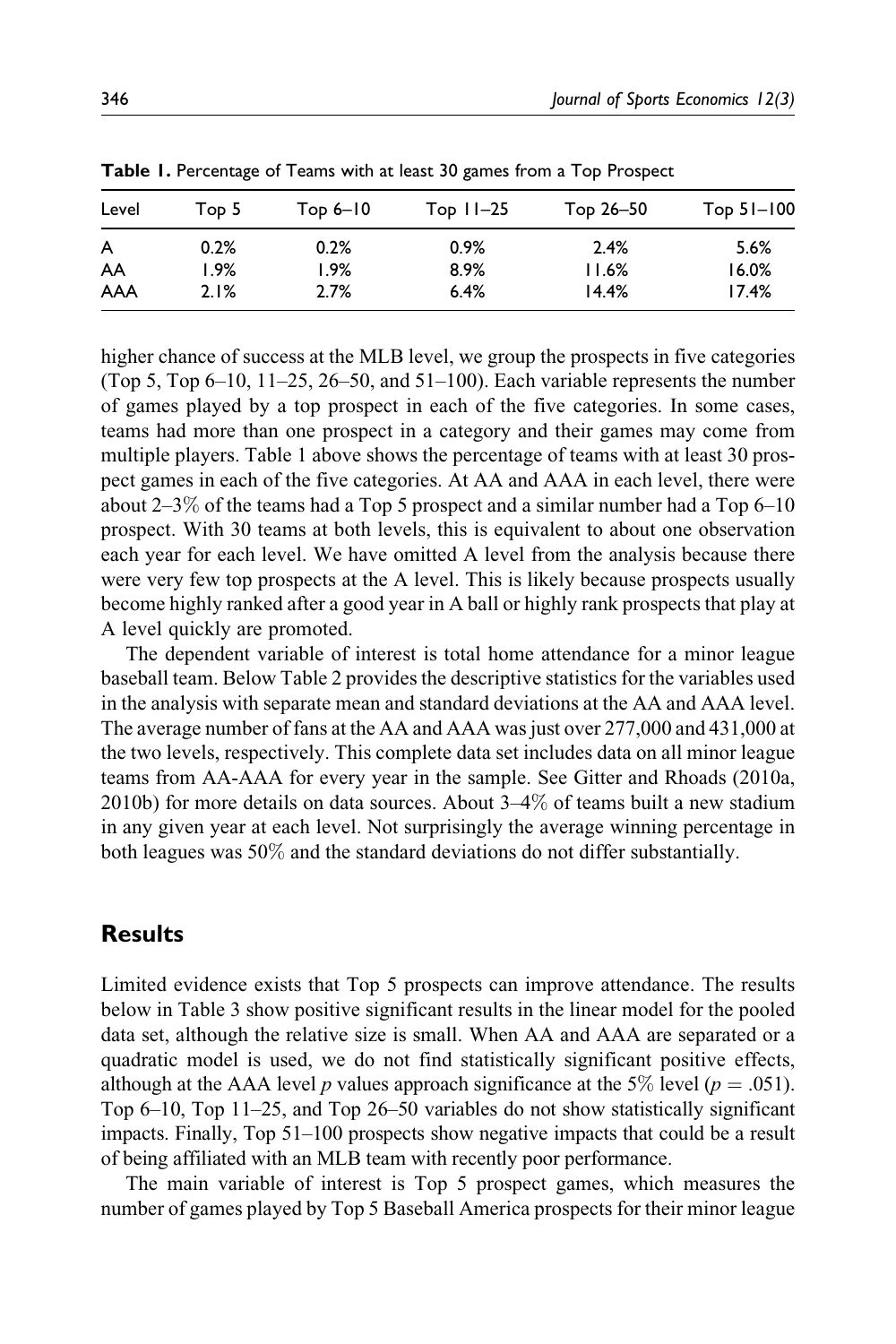|                                     |        | AA     |        | <b>AAA</b> |
|-------------------------------------|--------|--------|--------|------------|
|                                     | М      | SD     | М      | SD         |
| Total attendance                    | 277234 | 108428 | 431382 | 149996     |
| Top 5 prospect games                | 1.80   | 13.62  | 1.81   | 14.18      |
| Top 6-10 prospect games             | 1.98   | 14.81  | 2.09   | 13.51      |
| Top 11-25 prospect games            | 8.71   | 30.04  | 5.75   | 24.09      |
| Top 26–50 prospect games            | 11.71  | 36.80  | 12.33  | 35.12      |
| Top 51-100 prospect games           | 17.04  | 43.01  | 17.02  | 41.43      |
| Team winning percentage             | 50%    | 0.0617 | 50%    | 0.0597     |
| Age0 (new stadium)                  | 4.4%   | 0.206  | 3.6%   | 0.186      |
| Agel (1-year-old stadium)           | 4.6%   | 0.210  | 3.4%   | 0.182      |
| Age2 (2-year-old stadium)           | 4.8%   | 0.214  | 3.4%   | 0.182      |
| Age3-4 (3- or 4-year-old stadium)   | 9.2%   | 0.290  | 8.3%   | 0.277      |
| Age5-6 (5- or 6-year-old stadium)   | 9.1%   | 0.287  | 8.5%   | 0.279      |
| Age7-8 (7- or 8-year-old stadium)   | 8.1%   | 0.273  | 8.0%   | 0.271      |
| Age9-10 (9- or 10-year-old stadium) | 7.1%   | 0.258  | 7.8%   | 0.268      |
| Year 1994                           | 5.2%   | 0.222  | 5.3%   | 0.224      |
| Year 1995                           | 5.4%   | 0.226  | 5.3%   | 0.224      |
| Trend (Year-1992)                   | 8.753  | 5.123  | 8.691  | 5.149      |
| Affiliate winning percentage        | 0.501  | 0.070  | 0.499  | 0.070      |

#### Table 2. Descriptive Statistics

baseball teams. In the first model with a linear specification, the Top 5 prospect games variable is positive and significant at the 10% level. The coefficient suggests a top player adds 161 fans a game. For example, Jay Bruce and Matt Weiters were #1 prospects in 2008 and 2009, respectively, the results estimate their presence added about 7,900 and 6,300 fans, respectively, for Bruce's 49 games in Louisville and Weiters' 39 games in Norfolk.<sup>2</sup> These increases are small and represent less than a 2% increase in attendance.

When a quadratic term is added in the second specification, Top 5 prospects increase attendance but we lose statistical significance. In the third and fourth specifications, we separate the data by the two levels and return to the linear model. Similar results are found for the quadratic model. The coefficient for Top 5 prospects in AAA is larger; however, it is no longer statistically significant at the 5% level ( $p = .051$ ), while the AA coefficient on Top 5 prospects is insignificant and substantially smaller. This result is consistent with fans wanting to see players with the highest potential to become future stars. Even with the larger coefficient at the AAA level, a player like Bruce or Weiters would increase attendance less than  $3\%$ . We also reran the models using log attendance and dual log function and obtain results of similar magnitudes.

Finally, it is worth noting that in AA having more Top 51–100 prospects is associated with lower attendance. One possibility is that teams affiliated with MLB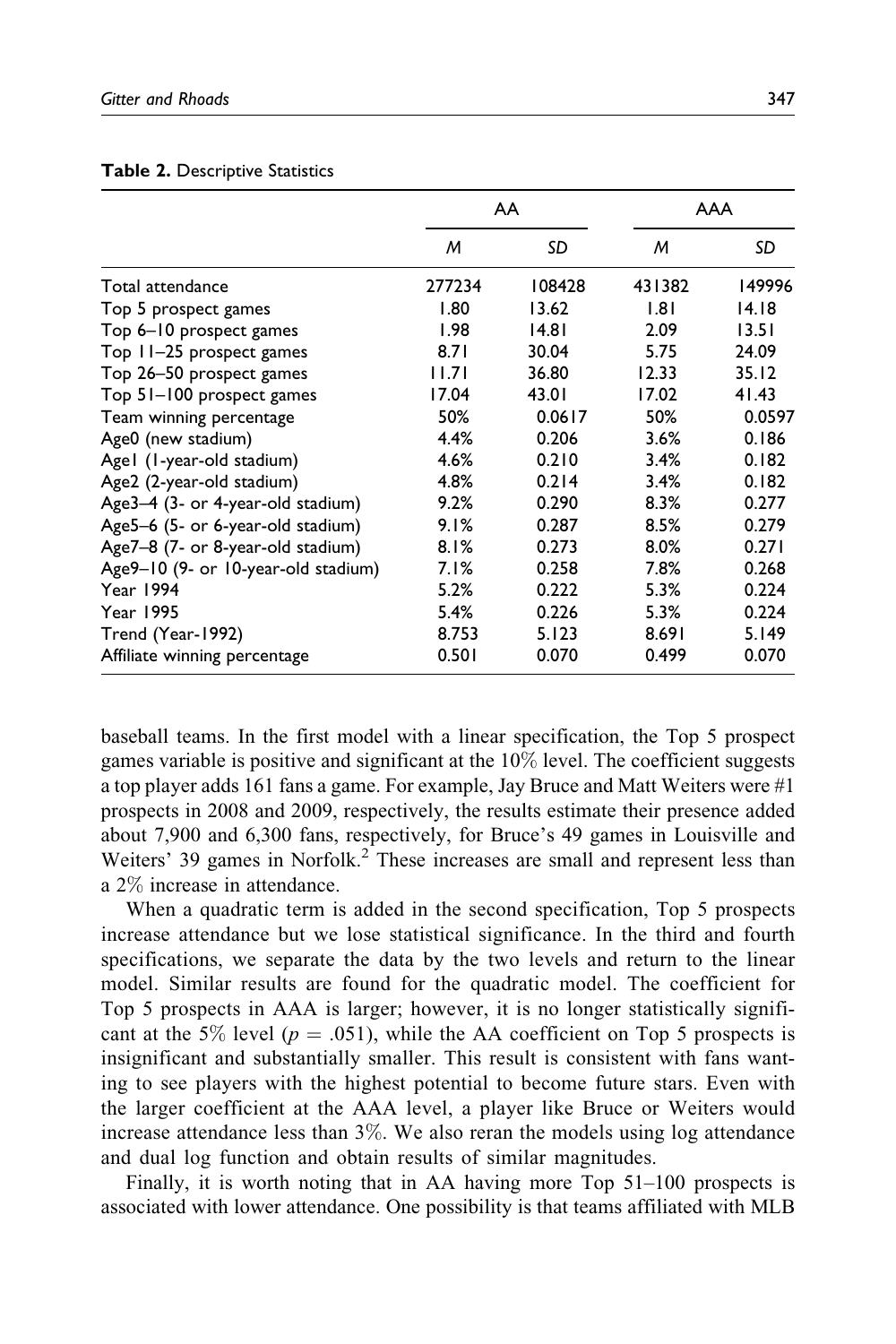| Variable                                                                           | Pooled Data                    | Pooled Data                     | ₹                    | LAA                   |
|------------------------------------------------------------------------------------|--------------------------------|---------------------------------|----------------------|-----------------------|
| Top 5 Prospect Games Squared<br>Top 5 Prospect Games                               | $161(78)$ *                    | $-1(2.00)$<br>325 (251)         | 24 (85)              | $245(125) +$          |
| Top 10 Prospect Games                                                              |                                | 16(79)                          | 34 (77.00)           | $(6 + 1)$             |
| Top 11-25 Prospect Games                                                           | $\frac{13(79)}{-1(41)}$        | $-2(41)$                        | 44 (40.00)           | $-23(74)$             |
| Top 26-50 Prospect Games                                                           | $-48(33)$                      | $-44(33)$                       | $-20(34)$            | $-40(56)$             |
| Top 51-100 Prospect Games                                                          | $-31(29)$                      | $-31(29)$                       | $-70(29)$ *          | 19(50.00)             |
| New Stadium                                                                        | 47,215 $(9,361)$ <sup>**</sup> | $47,212$ (9,364)**              | 71,808 (10,863)***   | $93.319(13.811)$ **   |
| Age I (I-year-old stadium)                                                         | 42,919 (10,329) $^*$           | 42,862 $(10,332)$ <sup>**</sup> | $81,059$ (11,005)    | 83,276 $(16,296)$ **  |
| Age2 (2-year-old stadium)                                                          | 32,595 (10,857)**              | $32,559(10,860)$ <sup>***</sup> | 83,267 (11,232)***   | 66,559 (17,365)**     |
| Age3-4 (3- or 4-year-old stadium)                                                  | $07,779$ (10,861)***           | $07,746$ (10,863)***            | 69, III (II, I73)*** | $27,059$ (17,232)**   |
| Age5-6 (5- or 6-year-old stadium)                                                  | $79,453$ $(10,310)$ ***        | 79,515 $(10,312)$ **            | $43,171(10,708)$ **  | $01,079$ (16,138) $*$ |
| Age7-8 (7- or 8-year-old stadium)                                                  | $43,619(9,315)$ <sup>**</sup>  | 43,538 (9,317)**                | 25,233 (9,672)**     | $51,531(14,678)$ **   |
| Age 9-10 (9- or 10-year-old stadium)                                               | $(7,529)$ <sup>**</sup>        | $(7,531)^{***}$                 | $18,205$ $(7,834)*$  | 22,565 (12,060)       |
| Team Winning Percentage                                                            | 50,955 (20,363)*               | $51,114(20,372)^*$              | 33,710 (20,651)      | 64,345 (34,342)       |
| Year 1994                                                                          | 0,775 (5635.00)                | $1,185$ (5,668)*                | $17,916(6,162)$ **   | 9,424 (8,859)         |
| Year 1995                                                                          | 8,646 (5,500)                  | 8,715 (5,503)                   | 5,368 (5,948)*       | 7,520 (8,749)         |
| Trend                                                                              | $3861. (1.311)^{***}$          | $3861$ $(1.311)^{***}$          | 1692 (1,237)         | $5143(1,954)$ **      |
| Affiliate Winning Percentage                                                       | 25,803 (21954)                 | 26,257 (21971)                  | 50,909 (23,576)*     | 15,387 (34644)        |
| Constant                                                                           | 240,534                        | 240,169                         | 93,152               | 291,328               |
|                                                                                    | $(5.544)$ **                   | $(5,548)$ **                    | $(6,059)$ **         | $(9, 132)$ **         |
| Observations                                                                       | 954                            | 954                             | 467                  | $rac{48}{4}$          |
| Cities                                                                             |                                | 74                              | 42                   |                       |
| Overall R <sup>2</sup>                                                             | $\frac{0}{0}$                  | 0.10                            | $\frac{3}{2}$        | $\frac{8}{0}$         |
| F-Stat of Fixed Effects = 0                                                        | 6.9**                          | 6.9**                           | *<br>【               | 5.4*                  |
| Notes: Standard errors in parentheses +significant at 10% level, * at 5%; ** at 1% |                                |                                 |                      |                       |

Table 3. Estimated Impact of Top Prospect Seasons Table 3. Estimated Impact of Top Prospect Seasons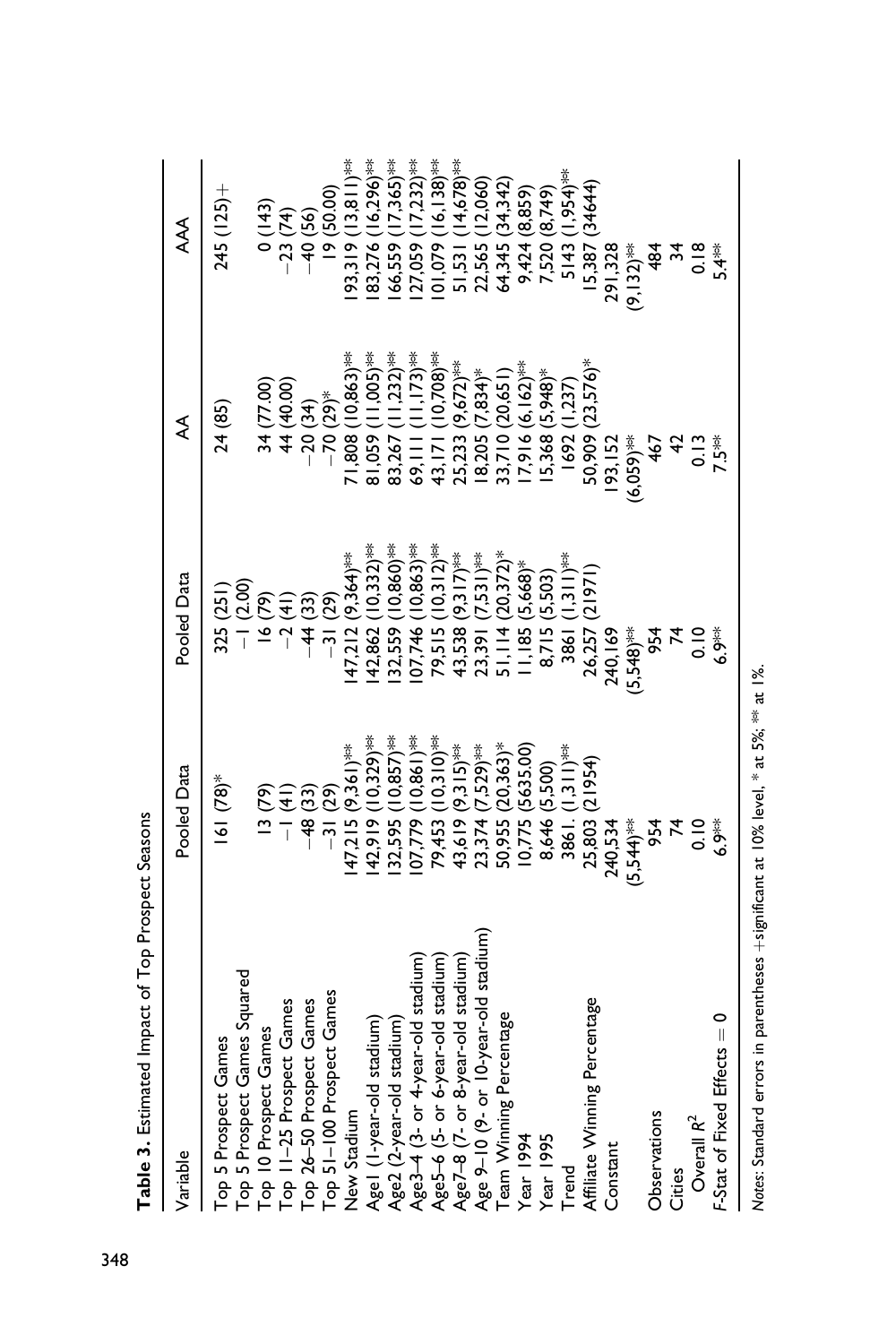franchises with poor recent performance might have lower attendance and more top prospects. The relationship between MLB franchise's winning percentage and attendance was found to be positive in Gitter and Rhoads (2010a), but we do not find statistical significance in this estimation. Poor performing MLB teams have the opportunity to draft higher and therefore should have more top prospects. This may also downwardly bias the results found for Top 5 prospects.

A review of the variables shows similar impacts in magnitude and significance to two previous studies (see Gitter & Rhoads, 2010a, 2010b). Winning has weak impacts at the AA level and no impact at the AAA level. Building a new stadium increases attendance 25% and 40% in the first year in AA and AAA, respectively, and novelty effects diminish over time. Increased winning percentage of the team also increases attendance in some models. The final line of the table supports the use of fixed effects as the  $F$  test always rejects the joint test the coefficients on the team fixed effects are equal to zero.

## **Conclusions**

Increasingly, attention has focused on the process by which professional sports leagues draft players. Recent innovations have the National Football League (NFL) running a scouting combine billed as ''an annual job fair for prospective new NFL players,'' while the NBA draft lottery has been tweaked to try to prevent teams from tanking at the end of a season in order to achieve a better chance of attaining a number one draft pick. The best players drafted into the NFL or NBA often have a chance to make an immediate impact at the major league level. Most often, this impact is measured on the field or on the court.

In contrast, the best players drafted by MLB teams typically spend 1 year or more at the minor league level before playing in the major league. This player development structure in professional baseball means that a top draft pick's immediate impact is mainly seen in increased attendance at minor league baseball games. Within this framework, we carefully measure the impact that top prospects have on attendance at the minor league level and provide a more complete picture of the link between minor and major league baseball.

We find that a minor league baseball player rated by *Baseball America* as a Top 5 prospect increases attendance for his minor league team by a minimal amount (less than 2%). But we find no positive effect on attendance for players rated any lower. Our findings suggest that the best minor league baseball players have limited ability to bring in revenue at the minor league level. This result is similar to Berri et al. (2004) who find that NBA stars have limited impacts on attendance. These results further suggest that the strong link between minor and major league baseball must be modeled carefully to precisely measure the overall financial impact of drafted baseball players. This can include examining the impact on minor league attendance with game-by-game data to see prospect's influence on a given game or controlling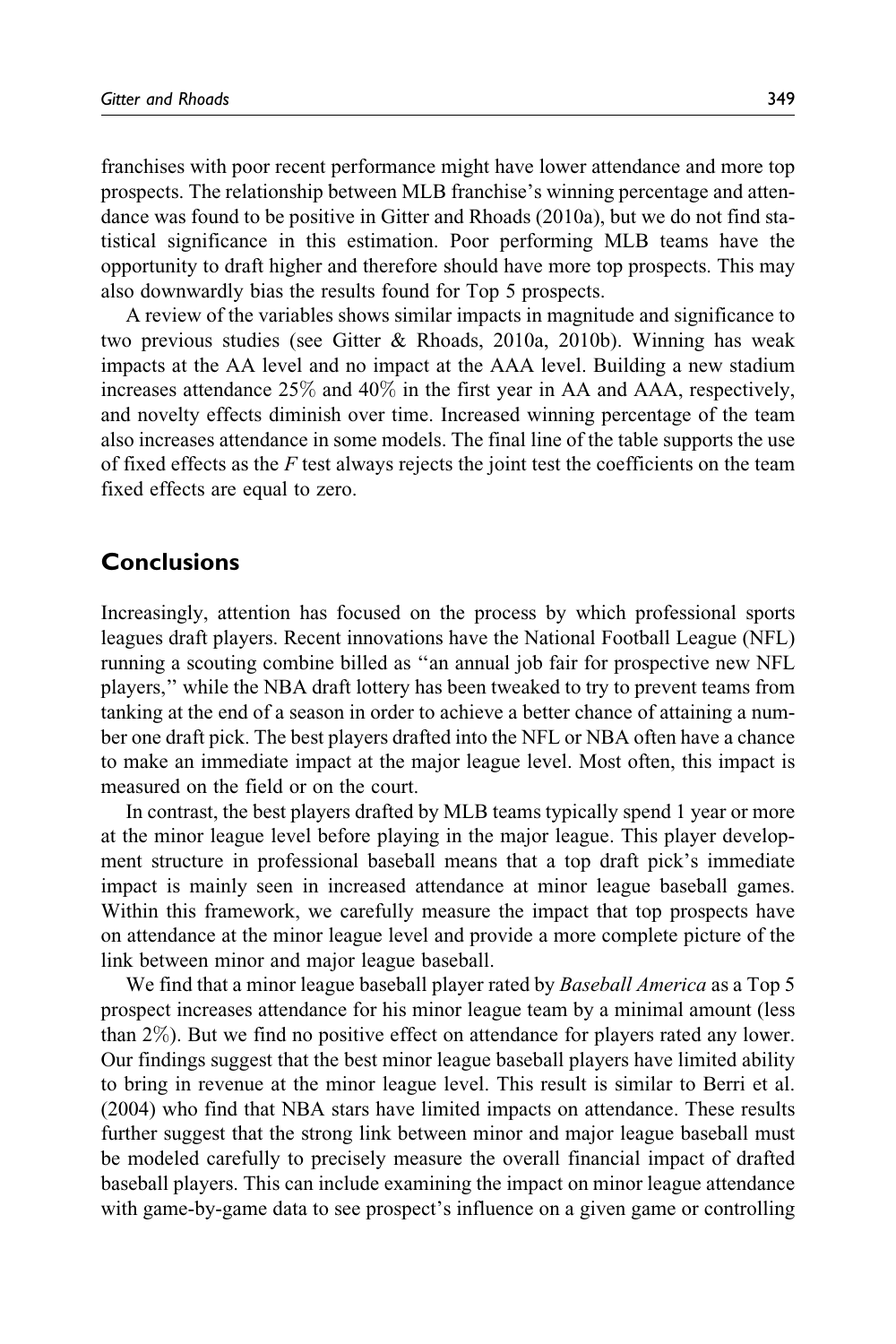for the MLB team's recent performance that influences draft position and prospects. However, the initial results of this study do not suggest that prospects will ever increase attendance enough at the minor league level to offset signing bonuses and training costs.

#### Acknowledgments

We would like to thank Sean Forman for help in obtaining the data for this project. We would like to thank John Solow, the participants of the Western Economics Association meetings, and two anonymous reviewers for their comments. All errors remain our own.

#### Declaration of Conflicting Interests

The author(s) declared no potential conflicts of interests with respect to the authorship and/or publication of this article.

#### Funding

The author(s) received no financial support for the research and/or authorship of this article.

#### **Notes**

- 1. These results are available on request from the authors.
- 2. Both clubs had lower attendance than the previous year in the prospect's time with the club; however, average attendance was down in AAA in general.

#### **References**

Baseball America Prospect Handbook. (1992 -2009). New York, NY: Baseball America inc. Berri, D., Schmidt, D., & &Brook, S. (2004). Stars at the gate: The impact of star power on NBA gate revenues. Journal of Sports Economics, 5, 33-50.

- Cebula, R. (2009). The potential role of marketing in promoting free enterprise in the U.S.: A study involving minor league baseball and ticket-sales revenue maximization. Journal of International and Global Economic Studies, 2, 31-45.
- Cebula, R., Toma, M., & Carmichael, J. (2009). Attendance and promotions in minor league baseball: The Carolina League. Applied Economics, 41, 3209-3214.
- Chupp, A. E., Stephenson, F., & Taylor, R. (2007). Stadium alcohol availability and baseball attendance: Evidence from a natural experiment. International Journal of Sport Finance, Fitness Information Technology, 2, 36-44.
- DiFino, N., & Clark, K. (2010). Is Strasburg the best prospect ever? The Wall Street Journal, May 14, p. W10.
- Gifis, L., & Sommers, P. (2006). Promotions and attendance in minor league baseball. Atlantic Economic Journal, 34, 513-514.
- Gitter, S., & Rhoads, T. (2010a.). Determinants of minor league baseball attendance. Journal of Sports Economics, 11, 614-628.